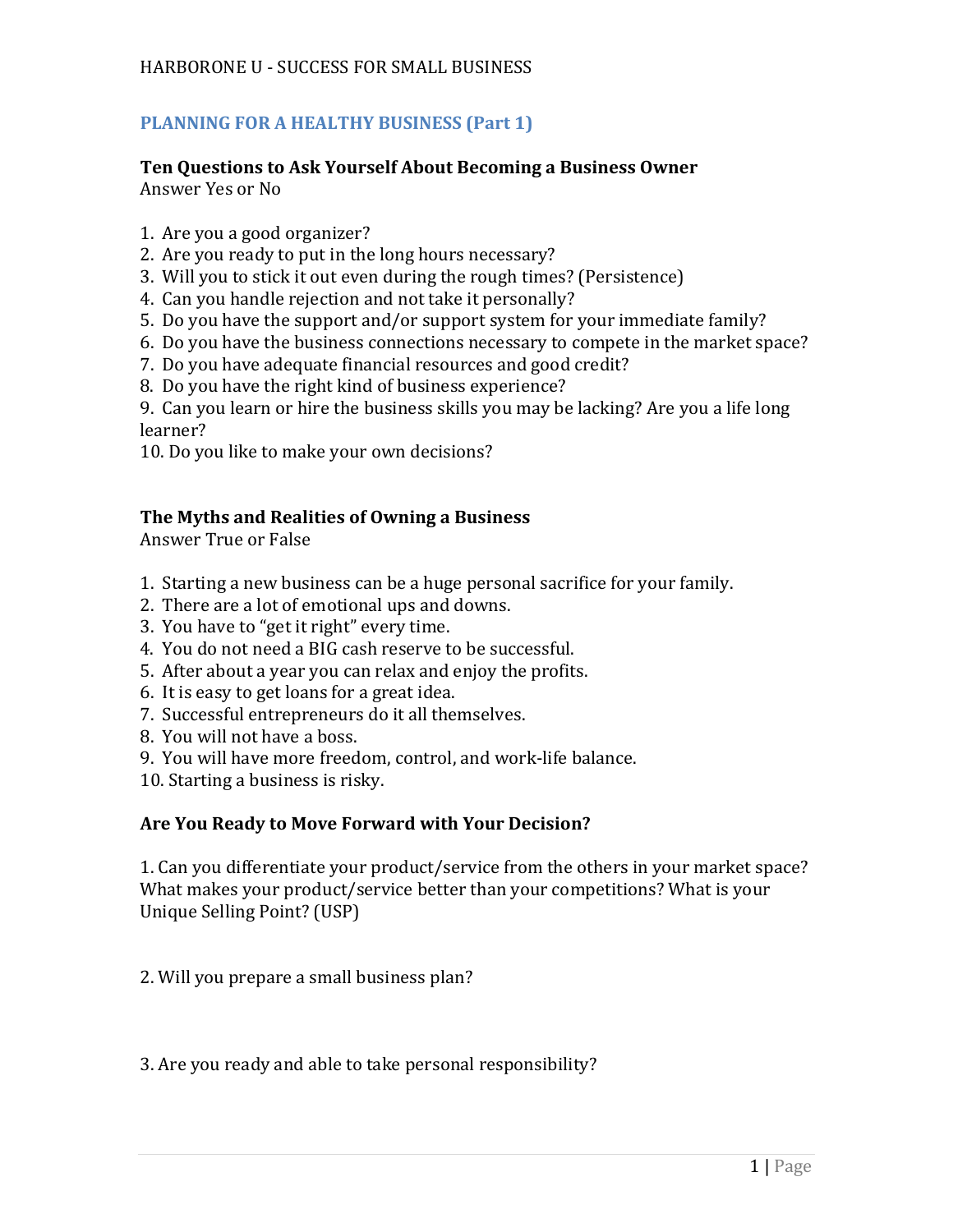# **What is Your Plan?**

- 1. The Back of the Napkin Plan The GO or NO GO Decision
	- a. What benefits do I expect to gain? (monetary/non-monetary)
	- b. Have I identified a real business opportunity? What makes me unique? (a WOW factor in a Micro-Moment)
	- c. How will I fund (or pay for) this idea?
	- d. How much money can I realistically make from this business?

# What questions do you have?

- 2. The Resource Plan Looking at the Basics
	- a. Type of Business Ownership
	- b. Location Home/Office/Storefront/On-Line
	- c. What are you selling? Products/Services
	- d. Skills and Expertise
	- e. Equipment and Supplies
	- f. Marketing and Website
	- g. Staff and Support (Friends, Family, Business Connections)
	- h. Advisors/Mentors
	- i. Taxes/Fees/Insurance/Certifications

# Who can help me?

- 3. The Business Plan Tell Your Story and Project Your Future
	- a. Taking all the research and putting it into a concrete plan
	- b. Collaborate with Bankers
	- c. 1 and 3 year Projections
	- d. Investigating Financial Support
		- i. Bootstrapping
		- ii. Friends and Family
		- iii. Peer to Peer/Incubator
		- iv. Local/State Development Organizations
		- v. Small Business Loans
		- vi. Angel Investors/ Venture Capital
		- vii. Crowdsourcing/Crowdfunding

# Am I financially ready to go into business?

- 4. Action Plan What is your Strategy? Short Term and Long Term
	- a. Plan for the future
	- b. Plan for Change
	- c. Learn from the Past Wins and Losses
	- d. Minimize Risk
	- e. Have a Plan B-C-D- or An Exit Strategy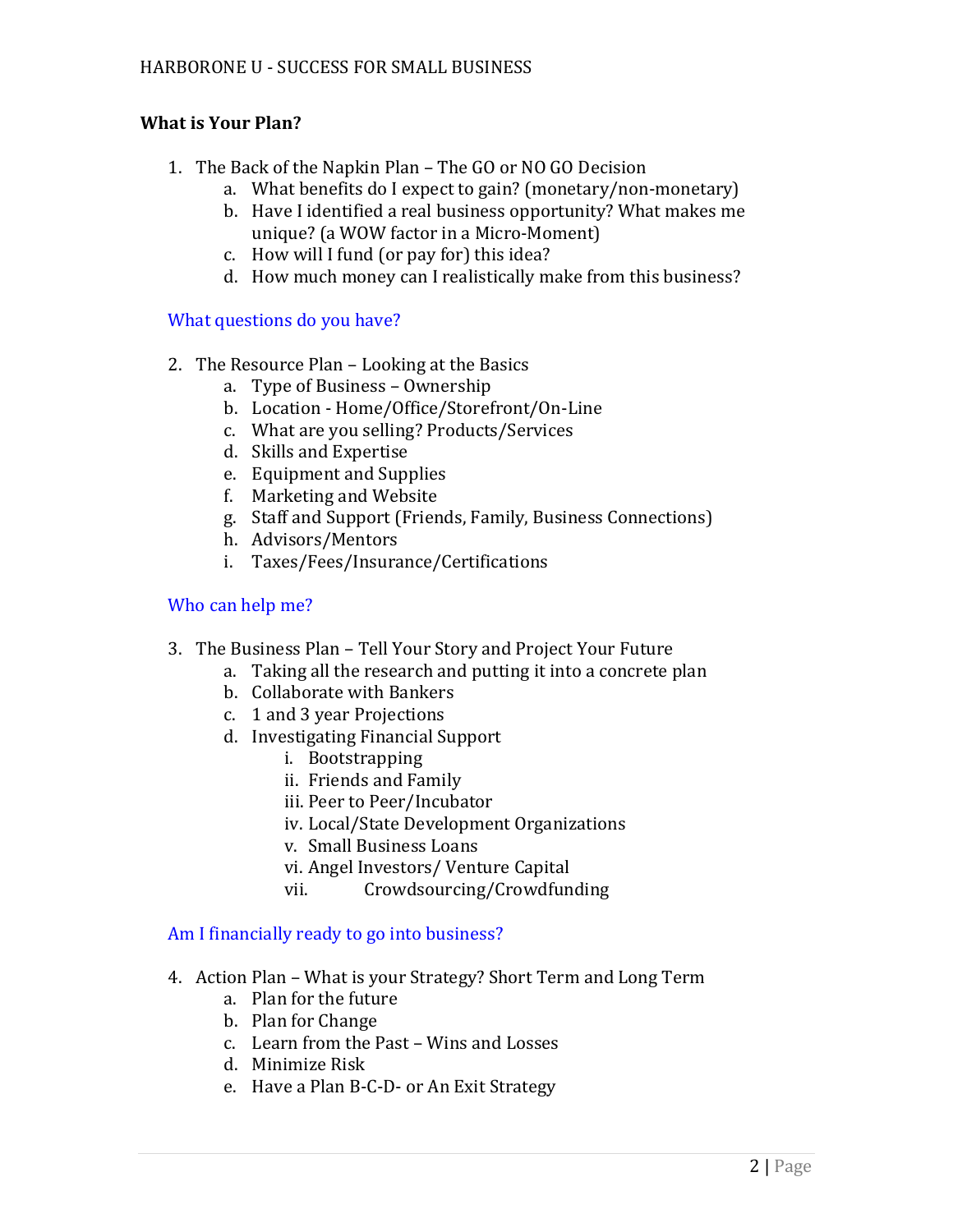# How will you take action?

#### **S.M.A.R.T. Goals**

- 1. Specific States goal precisely.
- 2. Measurable Knows when the goal is complete.
- 3. Attainable Resources necessary to complete the goal.
- 4. Relevant The goal is applicable to your business.
- 5. Timely The goal has a completion date.

# **Important Take Aways!**

- 1. There is more than one way to plan.
- 2. The planning process helps to refine your ideas and prevent errors.
- 3. Types of plans need to change as your business changes
- 4. Make time to write a business plan
- 5. Engage stakeholders in the process
- 6. After you win the loan, you still have to plan strategically for a healthy business.

# Are you ready to GO?

# **TAXES AND REPORTING**

# **Business Taxes –**

- 1. Income Taxes
	- a. Sole Proprietor
	- b. Partnership
	- c. LLC Limited Liability Company
	- d. Non-Profit (501c3)
	- e. S-Corp Small Business Corp All profits are shown on the owner's personal income tax form
	- f. C-Corp Corporate Income Tax
- 2. Self Employment Taxes Must pay if you earn \$400 or more
	- a. Social Security 12.4%
	- b. Medicare Taxes 2.9% (Total is 15.3%)
- 3. Employment Taxes
	- a. Federal and State Withholding
	- b. Withhold part of Medicare/Social Security and match the rest (7.6%)
	- c. Federal and State Unemployment Tax (FUTA) (Separate from taxes)
	- d. State Disability (Employers pay)
- 4. Excise Tax (businesses that operate heavy vehicles)
- 5. Sales Tax, Meals Tax, Hotel Tax
- 6. Local Taxes Real Estate, Personal Property, Licenses, Permits

# **Tax ID Number**

- 1. EIN Employer Identification Number
	- a. If you have employees, corporations, partnerships or sole proprietors
	- b. IRS Ask for SS-4 Form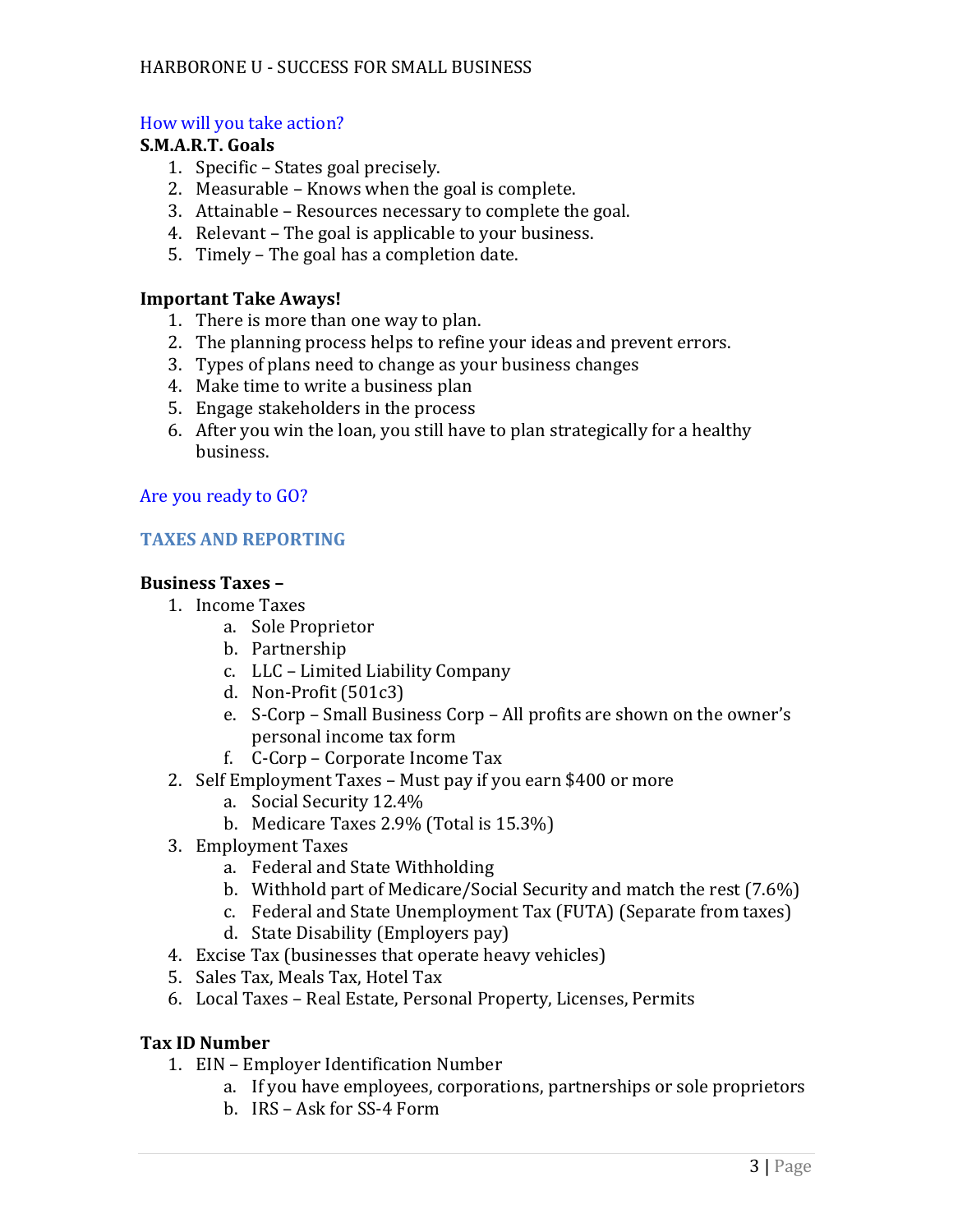# **Federal Income Tax Forms**

- 1. Sole Proprietor Profit and Loss Form 1040, Schedule C
- 2. Partnership Form 1065 Schedule K-1
- 3. S-Corp Form 1120S Shareholders are issued Form K-1
- 4. Corporation Form 1120
- 5. LLC Must file a corporate, partnership or sole-proprietor

# **Employment Tax and Forms**

These taxes are paid monthly, quarterly or annually. Taxes vary on size of business.

- 1. Employers Annual Federal Unemployment (FUTA) Tax Return: Form 940
- 2. Quarterly federal Tax Return: Form 941

# **Other Forms**

- 1. Employee Withholding Forms W-4
- 2. Wage and Deduction Form W-2
- 3. Independent Contractors Form 1099-Misc Make over \$600 annually

# **State and Local Taxes**

- 1. State Income Tax
- 2. Permits
- 3. Licenses
- 4. Fictitious Name Permit (also known as DBA) Need to register in city or town
- 5. Sales Tax
- 6. Meals Tax

# **Paying Your Tax Obligations –**

- 1. Individual as a Sole Proprietor, Partner, S-Corp Shareholder or Self Employed – Quarterly Taxes – April 15, June 15, September 15, January 15 (following year)
- 2. Corporate taxes are due on the  $15<sup>th</sup>$  of March for those using calendar year. 75 days after corporate end of year.

# **REMEMBER**

- 1. These taxes are due monthly or quarterly for most small businesses.
- 2. Do not use tax money for anything else.
- 3. You can separate the accounts for tax withholding and payment.
	- a. General Business Operations
	- b. Tax Account

# **Accounting Systems**

Put a good accounting system in place to help you keep track of business expenses and reports.

- 1. Business Expenses
	- a. Ordinary (industry standard)
	- b. Necessary (helpful and appropriate for trade)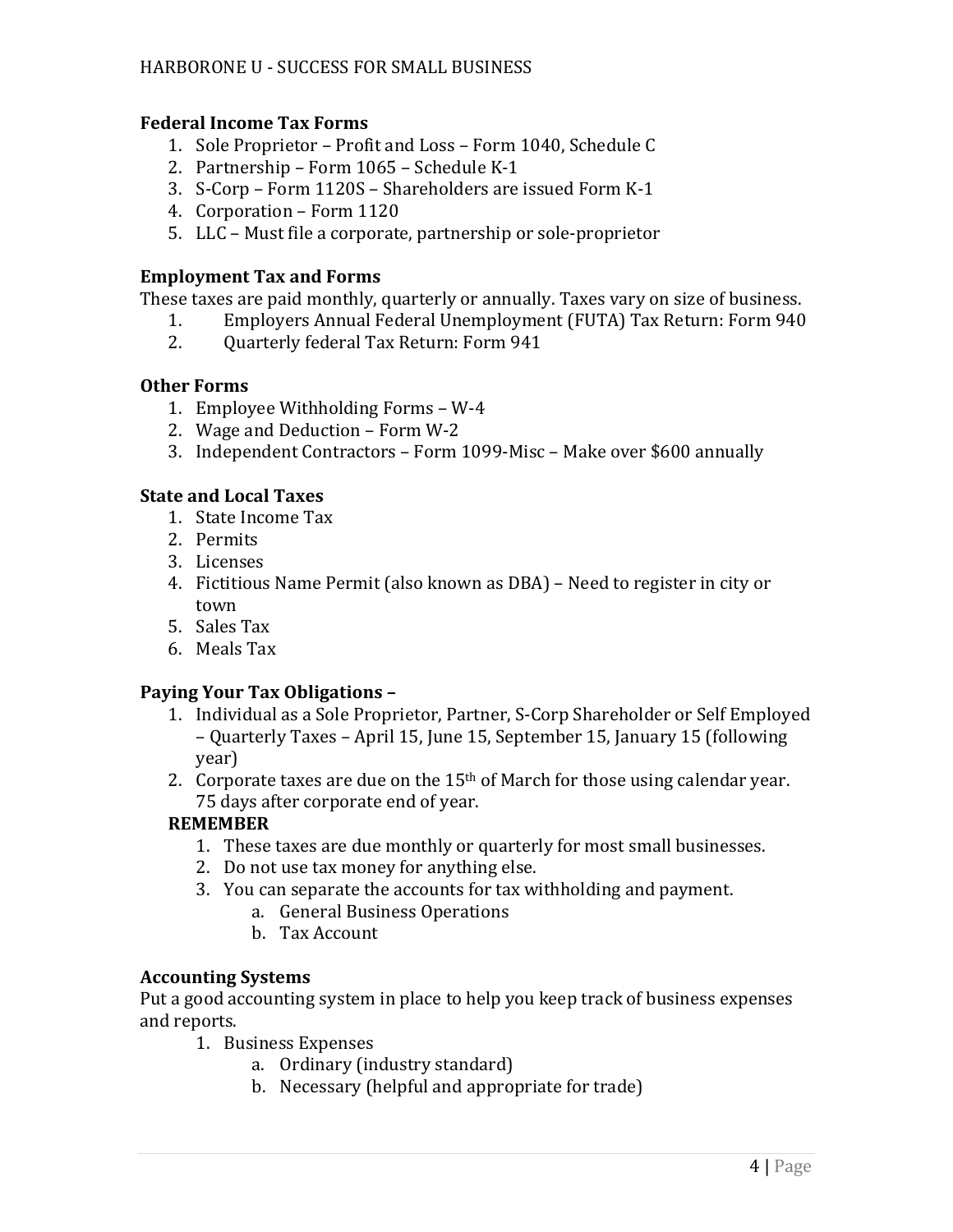- 2. Check with an accountant or bookkeeper to see what you can deduct from sales to determine taxable net profit.
- 3. Two Important Business Reports
	- a. Profit and Loss Income and expenses of a business in a given period of time
	- b. Balance Sheet Assets, liabilities, and equity in business as of a certain date
- 4. Two Basic Accounting Methods
	- a. Cash Income is not counted until cash or check has been received. Expenses are not counted until they are actually paid.
	- b. Accrual Income is counted when the sale occurs and expenses are counted when they happen, not when check is written.

# **Why is a Business Accountant Important?**

- 1. Business Consulting Insight
- 2. Personal Financial Advice Retirement Plans/Investments
- 3. Organizational Advice Other Professionals
- 4. Financial Advice Business Loans
- 5. Audit Support
- 6. Reviewed or Audited Financial Statement Preparation

# **Five Key Points to Remember**

- 1. Get qualified advice.
- 2. Learn your business tax liabilities: income, employment, self-employment, sales, and social.
- 3. Set money aside to cover taxes and avoid co-mingling funds.
- 4. Have an accounting system in place to track income and expenses.
- 5. An accountant can help you manage your business.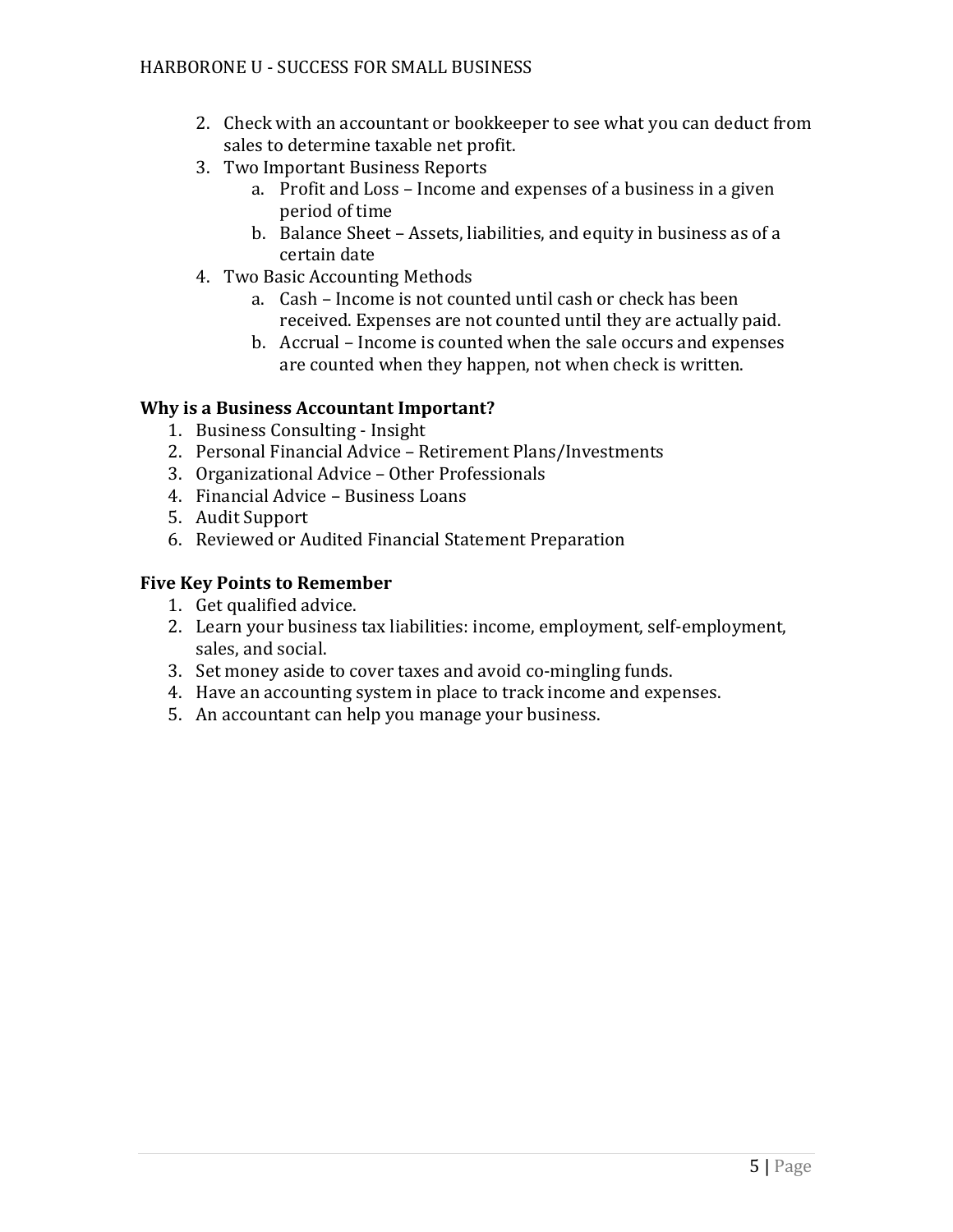# **PERSONAL AND BUSINESS CREDIT (Part 2)**

#### **What is PERSONAL CREDIT important?**

As a new business owner, your personal credit is your foundation to build the business. Having the best credit possible may save significant time, money, and help launch your business. Remember that credit is money.

#### **Personal Credit Report Companies**

- 1. Annual Credit Report (www.annualcreditreport.com)
- 2. Experian
- 3. Transunion
- 4. Equifax

#### **Your Personal Credit Report**

- 1. Review once a year
- 2. Check your score
- 3. Look at inaccurate information, issues or errors
- 4. Identify strategies for fixing the report
- 5. File disputes on errors
	- a. Provide documentation for the claim
	- b. Include tracking number
	- c. Send to creditor and credit bureau Creditors have 30 days to respond
	- d. Request all repositories be updated
	- e. Request a new credit report to verify

#### **Ways to Improve Your Credit Score**

- 1. Pay loans and bills on time
- 2. Minimize on what you owe on credit cards
- 3. Avoid judgments and tax liens
- 4. Comparison shop for financial services
- 5. Keep older accounts and pay them off monthly
- 6. Be careful opening new credit accounts as they can lower your score due to credit inquiry

#### **Why is your personal score important for a business loan?**

Personal Guarantor Advantages

- 1. Indicates personal support for the business
- 2. Established credit
- 3. Ease start-up or cash flow
- 4. Better loan terms

Personal Grantor Disadvantages

- 1. May be required to pay for loan if business discontinues
- 2. Risk of losing personal assets
- 3. Spouse may be required to sign
- 4. Other implications with partnerships or owners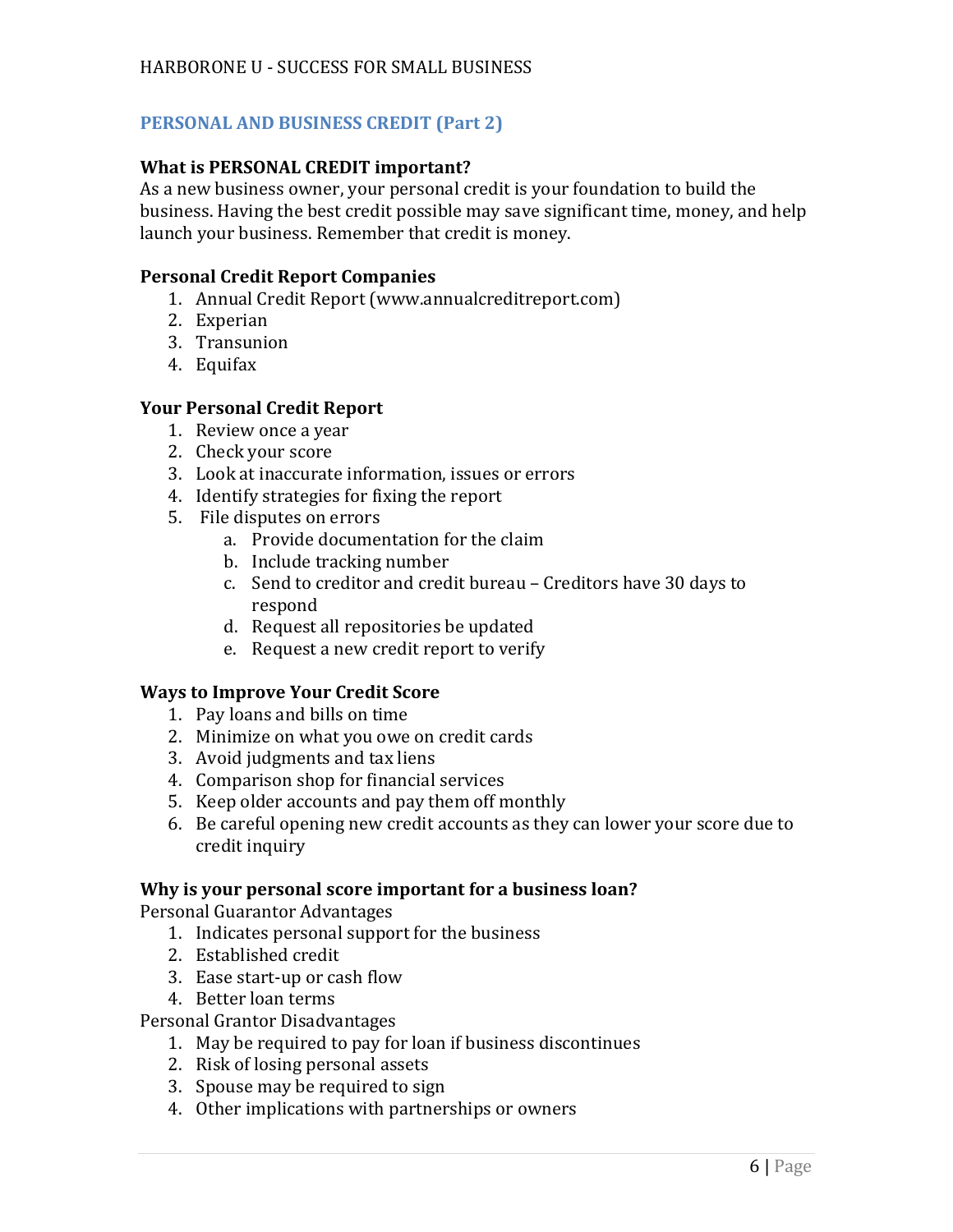# What are the challenges of being a personal grantor?

#### **Business Credit**

#### **Why do you need business credit?**

A small business credit report contains information provided by banks, lenders, investors, landlords, other businesses, and government agencies. A credit report contains an analysis of:

- 1. Credit Worthiness
- 2. Insurance Underwriting
- 3. Employment
- 4. Certain Licenses
- 5. Continued Credit Terms

#### **Do small businesses use Business Credit Reports?**

- 1. Borrower seeking credit
- 2. Report User
- 3. Reporter of information

#### **What is on a Business Credit Report?**

A business credit report includes information such as:

- 1. Commercial credit risk score
- 2. Potential for business failure indicators
- 3. Credit filings in existence for secured property
- 4. Business ownership information
- 5. Other businesses owned by the same organization
- 6. Public records of security interest filings (which provides notice to other creditors that property cannot be used as collateral for another loan)

#### **Business Credit Reporting Agencies**

- 1. Dun and Bradstreet
- 2. Experian
- 3. Equifax

# **The Fair Credit Reporting Act (FCRA)**

The Fair Credit Reporting Act governs the collection, assembly, and use of consumer report information. The Act sets forth legal requirements for your business in all aspects of the credit reporting process, from furnishing credit information to an agency to how to use credit reports ordered from an agency.

For example, the law limits when you can request a credit report on a consumer. It governs how you may use credit scores.

Consumers (you or your customers) have protections under the FCRA. If you make a decision averse to a consumer based on a credit report, you must provide the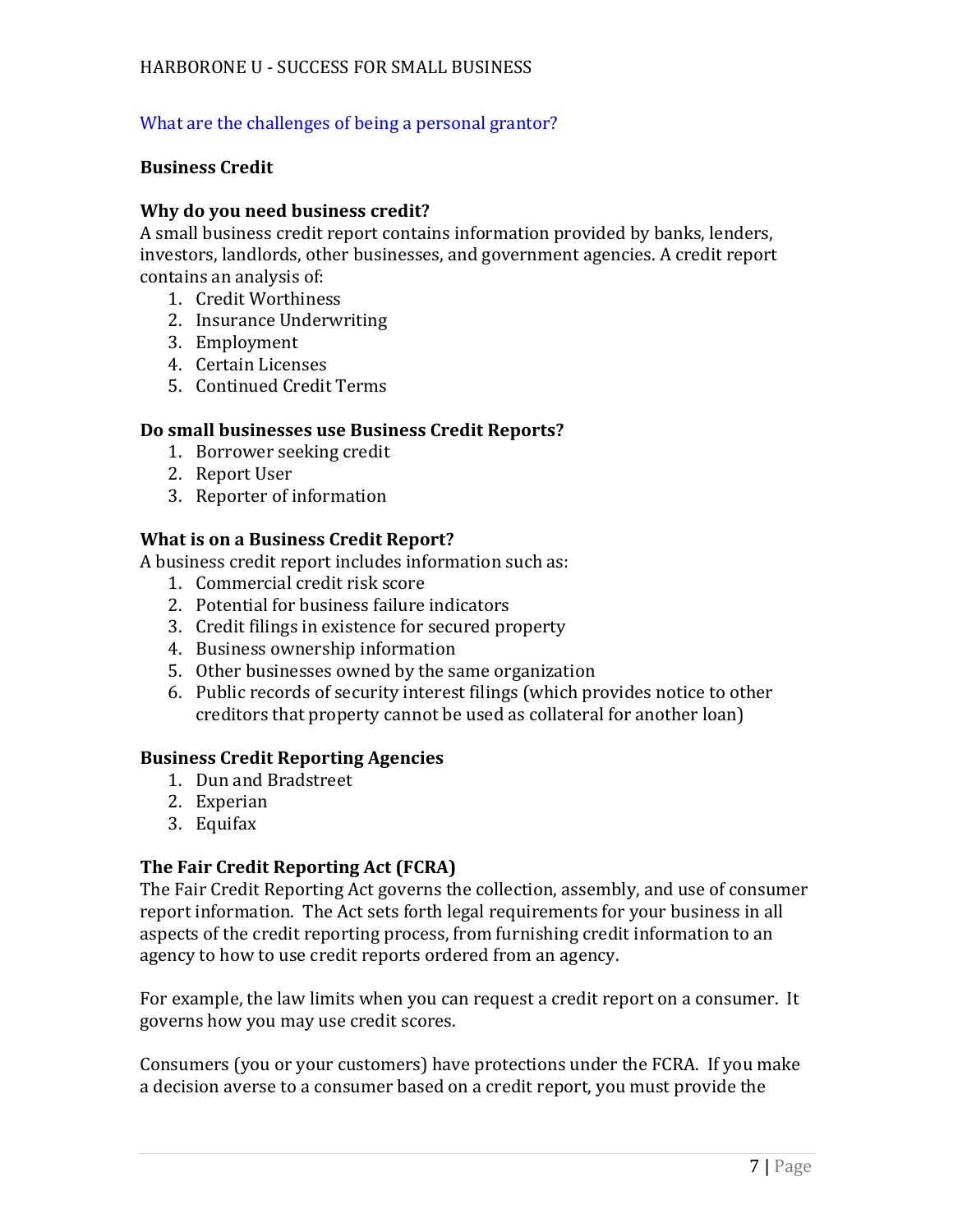consumer an adverse action notice that lists the name of the credit-reporting agency that provided the report you relied upon when making your decision.

- 1. Fraudulent Alerts
- 2. Disputes
- 3. Identity Theft
- 4. Access to free reports
- 5. Policies and Procedures
- 6. Limitations on the use of the Report

# **Risks and responsibilities of Handling Personal Information**

Understanding the laws and risks associated with handling personal information is important. Employees should be trained on the proper procedures to ensure compliance. Noncompliance can include losing more than your business reputation.

# **Personal Credit Impact on Business**

- 1. Build business credit with personal liability.
- 2. Establish credit with vendors and suppliers.
- 3. Build credit with your local bank in the business name.
- 4. Maintain established vendor and supplier relationships.

# **BANKING SERVICES (Part 2)**

#### **Business Banking Fundamentals**

- 1. Factors to Consider when deciding the types of services you need
	- a. Checking Accounts
	- b. Savings Accounts/ Certificates of Deposit
	- c. Account Access
- 2. Choosing the Right Bank
	- a. ATM usage and availability
	- b. Customer service and relationships
	- c. Accessibility drive, walk, parking
	- d. Products and Services
	- e. Fees
	- f. Deposited funds availability
- 3. Checking Accounts
	- a. Small business or commercial checking
	- b. Payroll and operating accounts –"Zero Balance" sweeps
		- i. Additional Banking Services
			- 1. Payroll Services
			- 2. Prevent potential fraud/forgeries
			- 3. Record Keeping
			- 4. Direct Deposit
			- ii. Cash Management Services
				- 1. Sweep Investment Accounts
				- 2. Other Sweep Accounts
				- 3. On-line Fund Transfer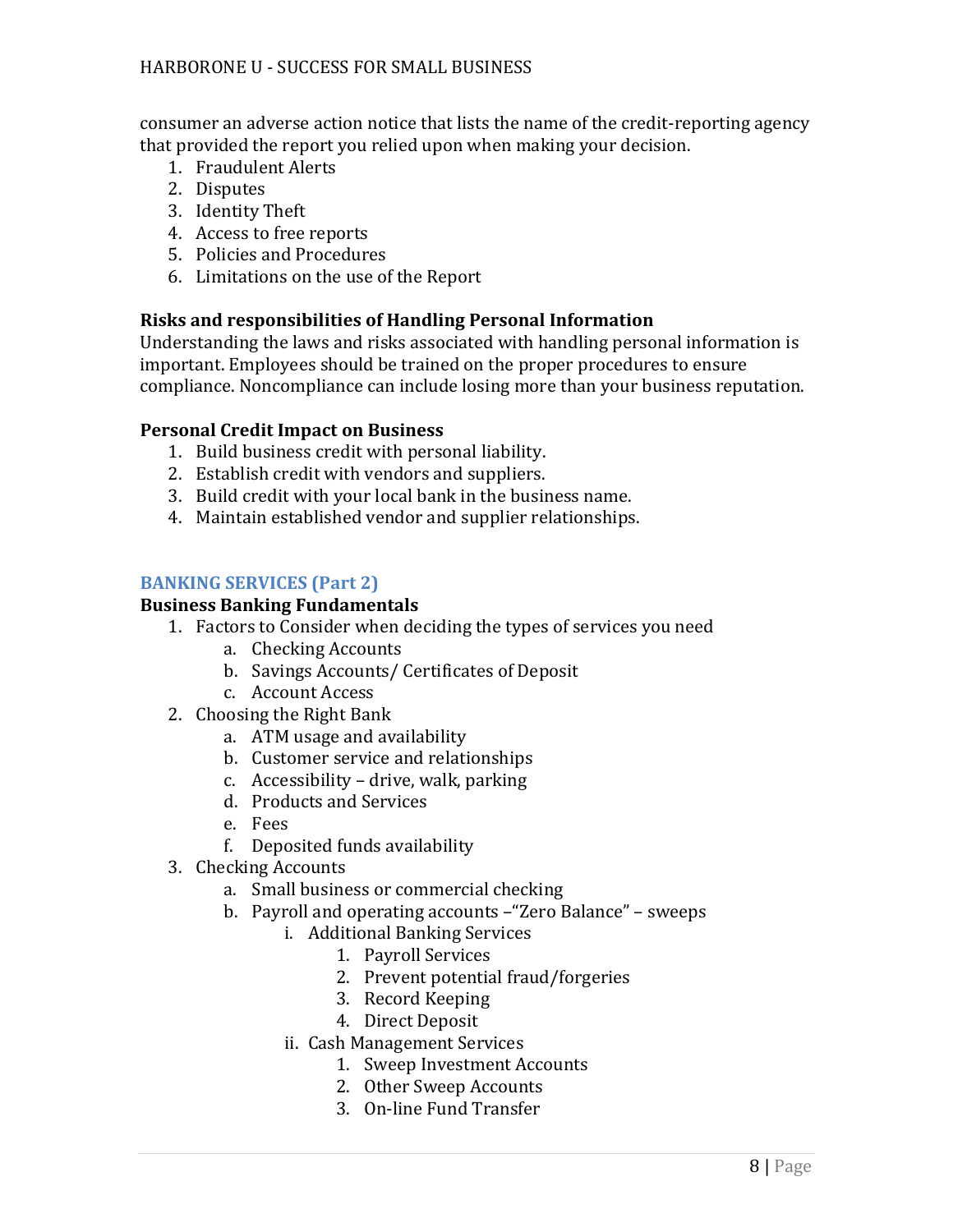- 4. Lockbox Service
- 5. Positive Pay
- 4. Savings Account / Certificate of Deposit
	- a. Savings Accounts Limits of withdrawals and types
	- b. CDs
- 5. Business Account Access
	- a. Deposit Sales with Remote Scanner
	- b. On-Line Access
		- i. Business Debit Card
			- 1. Owner and Others
			- 2. Convenience and Risk
			- ii. Merchant Process Services
				- 1. Credit Cards
				- 2. Debit Cards
				- 3. Gift Cards
				- 4. On-line Payment and Sales
- 6. Reconciling Accounts
	- a. Deposit Accounts
	- b. Remote Deposit Scanner
	- c. Interest
	- d. Loans
- 7. Protecting Your Account from On-Line Theft
	- a. Strong passwords and change frequently
	- b. Ensure computers have the latest operating system and anti-virus
	- c. Avoid public wireless hotspots
	- d. Think about suspicious e-mails and phone calls
	- e. Consider a dedicated computer for all on-line banking and cash management
- 8. Commercial Lending
	- a. Financing receivables and purchased inventory
	- b. Line of Credit
	- c. Term loans for fixed assets
	- d. SBA Loan Guarantees
	- e. Business Credit Cards Owner and Others/Convenience and Risk
	- f. Ask about Loan details and loan types
- 9. Wealth Management and Retirement Planning
	- a. Simple IRA
	- b. 401(k)
	- c. Simple Employee Pension SEP IRA
	- d. ROTH IRA
	- e. Health Savings Plan

# Separate your personal and business checking – NO co-mingling!

# **RECORD KEEPING FOR SMALL BUSINESSES (Part 2)**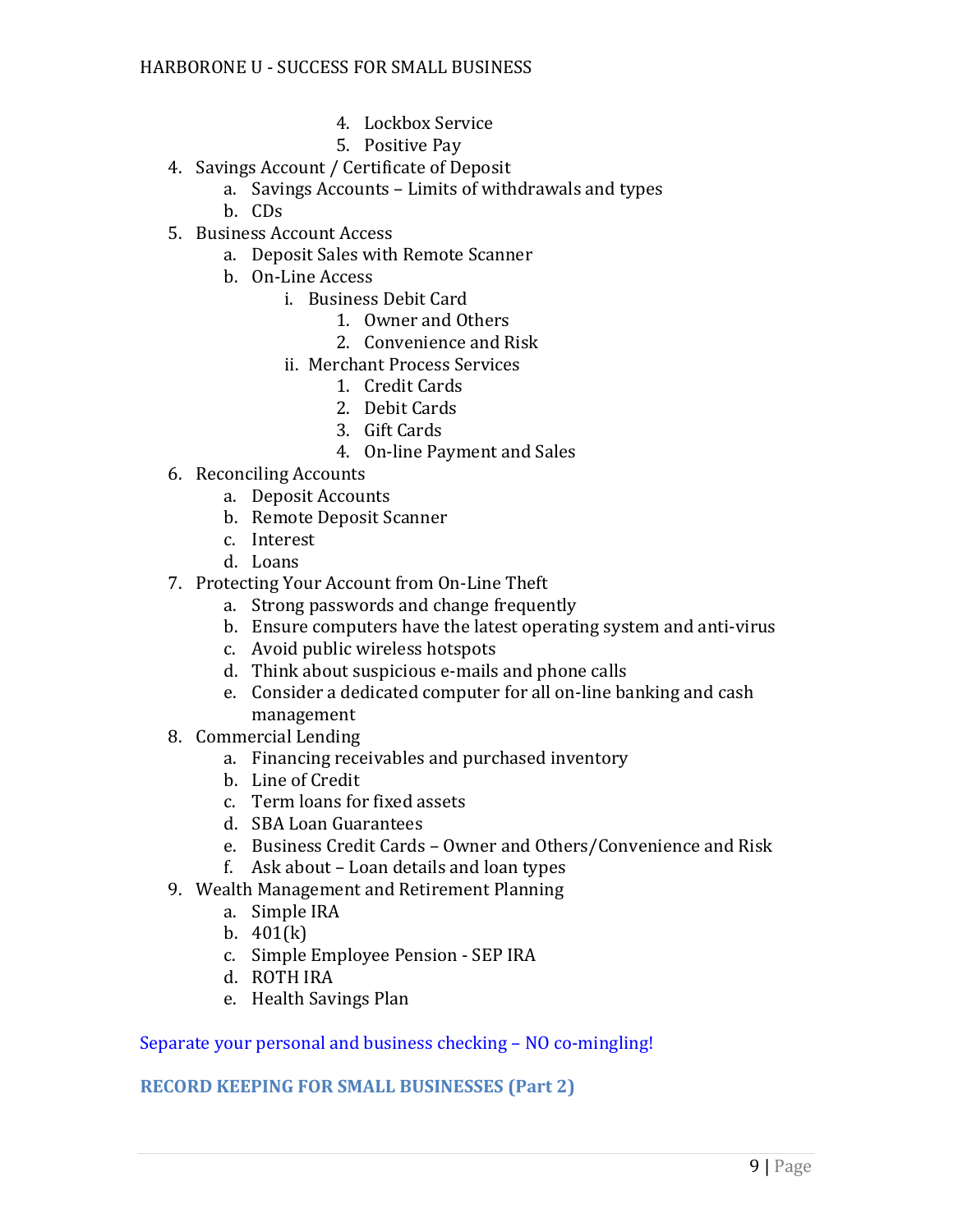## **Reasons for Keeping Good Records**

- 1. Details Tracking
- 2. Planning
- 3. Legal Compliance (Contracts, Leases, Licenses, Permits, Payroll, Personnel)
- 4. Tax Preparation (Federal, State, Local)
- 5. Business Operations (Customer Records, Sales Records, Correspondence, Inventory)

What records do you keep?

#### **Common Record Keeping Tools**

- 1. Paper Based
	- a. File Folders (Hanging, Cabinet, Accordion)
- 2. Ticklers (Quarterly Taxes, License Renewals, Insurance, Upcoming Bills)
- 3. Computer Systems
- 4. Cloud Computing
	- a. Accounting
	- b. File Hosting

What type of system do you use?

#### **Business Software**

- 1. POS Point of Sale
- 2. Inventory Inventory Purchases and Sales
- 3. On-line Options E-Bay, Etsy
- 4. Manufacturing Based Inventory Features in Business Accounting Software
- 5. E-Commerce Based Volusion
- 6. Industry Specialized
- 7. Multiple Users

#### **3 Common Business Software Options**

- 1. E-Mail Constant Contact, Mail Chimp
- 2. Spreadsheets Microsoft Excel, Google Sheets
- 3. Accounting Software QuickBooks, Peachtree

#### **Business Software Training**

- 1. Tutorials and Free Trials
- 2. YouTube.com, Lynda.com
- 3. Community Colleges Bristol Community College,
- 4. SCORE (www.score.org), MSBDC (www.msbdc.org), Women's Business Centers, Veteran Business Outreach Centers, MA Export, Accountants, Bookkeepers and Consultants
- 5. HarborOne U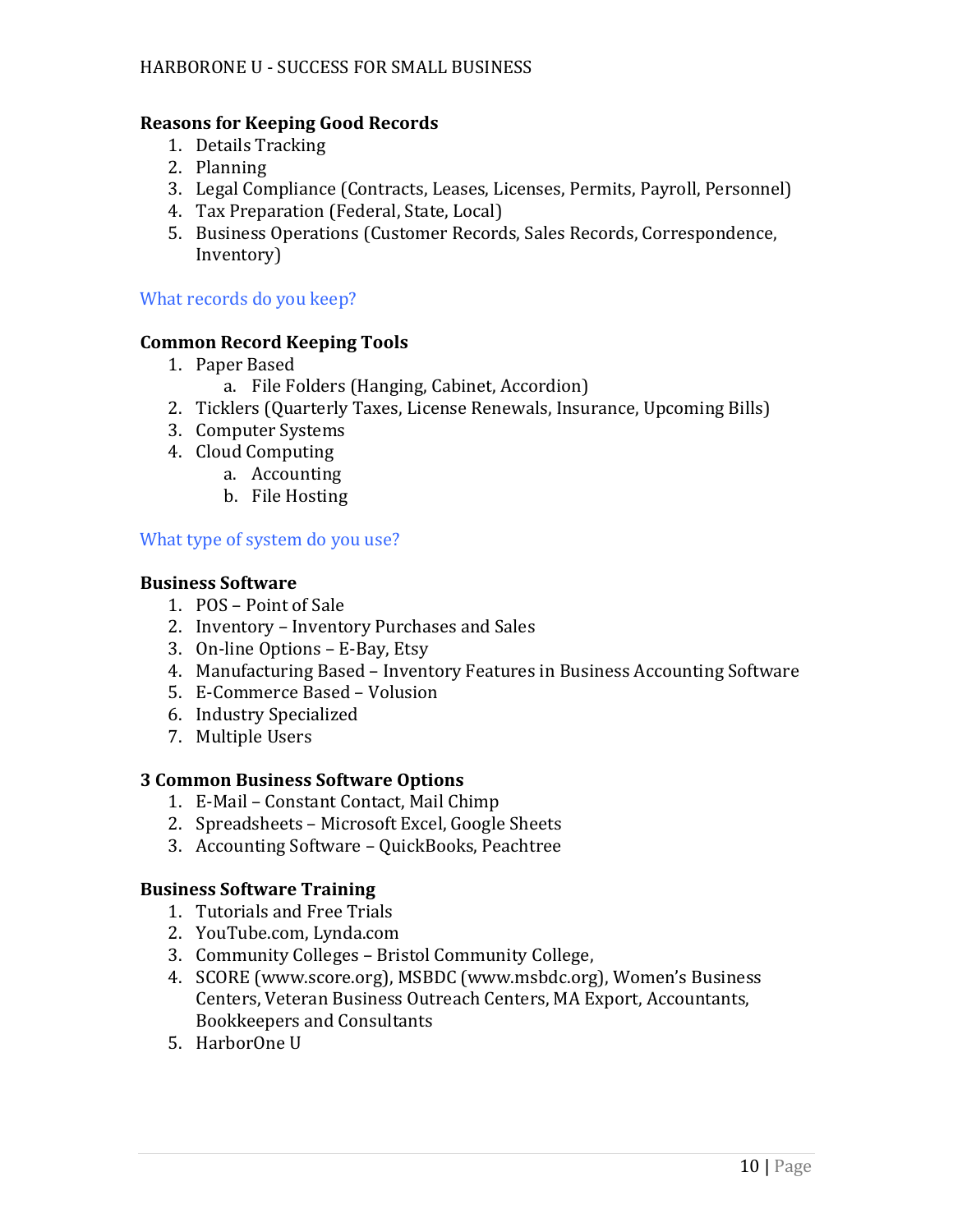# **MARKETING YOUR BUSINESS (Part 3)**

# **Micro-Moments -**

Video - People want to know something, do something, go somewhere or buy something. Where is your product or service positioned in a micro moment?

# **Time to Define -**

- 1. Define Your USP (Unique Selling Point)
- 2. Define Your Business Why, How, What
- 3. Define Your Competition Direct, Indirect and Replacement
- 4. Define Your Customer What do their profiles look like
- 5. Define their Problem

# **Two Types of Brand**

- 1. Personal Brand Helps to grow your business brand
	- a. How do friends and family view you?
	- b. What is your on-line and off-line perception?
	- c. Headshot
	- d. Personal Profile
	- e. Linkedin and Facebook
	- f. Always add headshot, banner and complete profile information
	- g. Set yourself apart from your competition
	- h. Develop a strong brand following
- 2. Business Brand
	- a. What is your brand?
	- b. Do your logo, colors and content reflect who you are?
	- c. Do your customers and clients understand what you do?
	- d. Logo
	- e. Business Profile
	- f. Always add logo, banner and complete profile information
	- g. Have consistency across all you on-line and offline networks

#### Canva.com for creating banners and social media posts for personal and business profiles.

# **Step One in Marketing**

- 1. 4 P's of Marketing
	- a. Product
	- b. Price
	- c. Placement
	- d. Promotion
- 2. 4 C's of Marketing
	- a. Customer/Consumer (value)
	- b. Cost
	- c. Convenience
	- d. Communication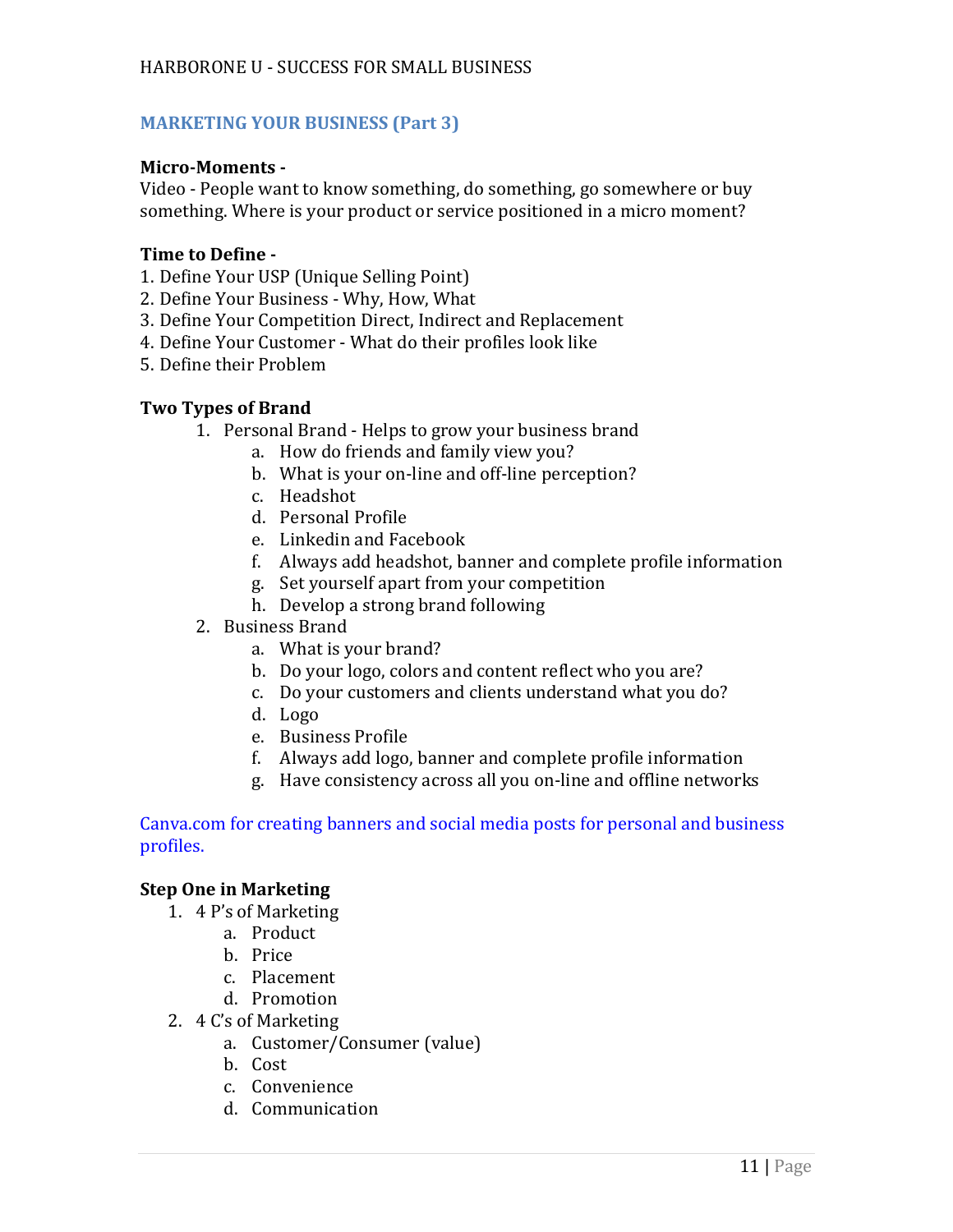# **Getting Started**

- 1. Name Look at domain names that end in .COM
- 2. Create Logo
- 3. Website
	- a. Design
	- b. Content
	- c. Pictures
	- d. Video
	- e. Podcasts
	- f. Infographics
	- g. Social Networks
	- h. Testimonials
- 4. Marketing Materials
- 5. Business Cards

# **Your Website is KEY**

Today, websites are no longer an option; they are a necessity. The way people confirm you are a legitimate business is through your website. You create a website for one of two reasons:

- 1. Searchable To be found on the web
- 2. Verifiable Not necessarily searchable but people can find with a domain address
- 3. Buy it Shopping cart on the website

# **Website Builders**

You can build your website yourself or you can have them professionally created. If you are doing it yourself, here are a few website building platforms you can use.

- 1. [wordpress.org](http://wordpress.org/)
- 2. [wix.com](http://wix.com/)
- 3. [squarespace.com](http://squarespace.com/)
- 4. [site123.com](http://site123.com/)
- 5. [bigcommerce.com](http://bigcommerce.com/) (strictly for shopping carts)
- 6. [networksolutions.com](http://networksolutions.com/)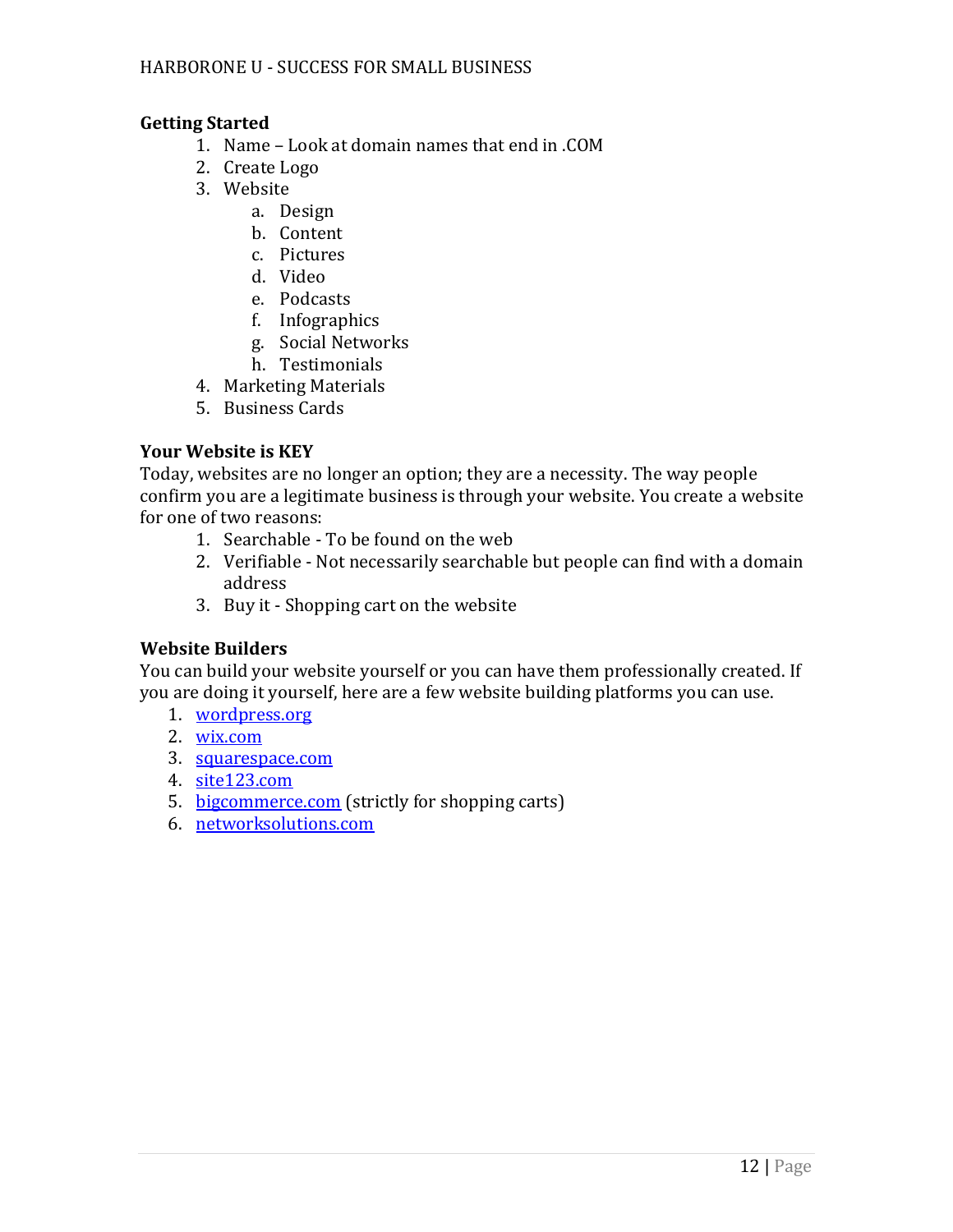



#### **MARKETING WHEEL**

# **All the Moving Pieces**

It is important to have a web presence for your business. It takes more than a website to be found on the web. There are tools that when used in combination, can help drive business to your website:

- 1. **Face-to-Face:** Meeting with a person one on one allows time for you to learn about another individuals business as well as teach them about yours.
- 2. **Groups and Organizations:** Join a group or organization that will allow you to network with local businesses or industry specific groups.
- 3. **Mobile:** Make sure your website has a responsive theme meaning it will adjust to different devices – smartphones, iPads, laptops or desktops.
- 4. **E-mail Newsletter:** A great way to capture e-mail addresses of clients and customers as well as send them information about products and services.
- 5. **On-Line or Digital Advertising:** Opportunities exist on-lie through Google Adwords, Facebook, and Twitter along with targeted advertising through cookies.
- 6. **Traditional Marketing:** There are still traditional ways of advertising from flyers, newspaper ads, and mailings to radio, TV and billboard advertising.
- 7. **Social Networks:** Engaging with your customers on Linkedin, Facebook, Twitter, Pinterest, and others allow you to interact with your fan base.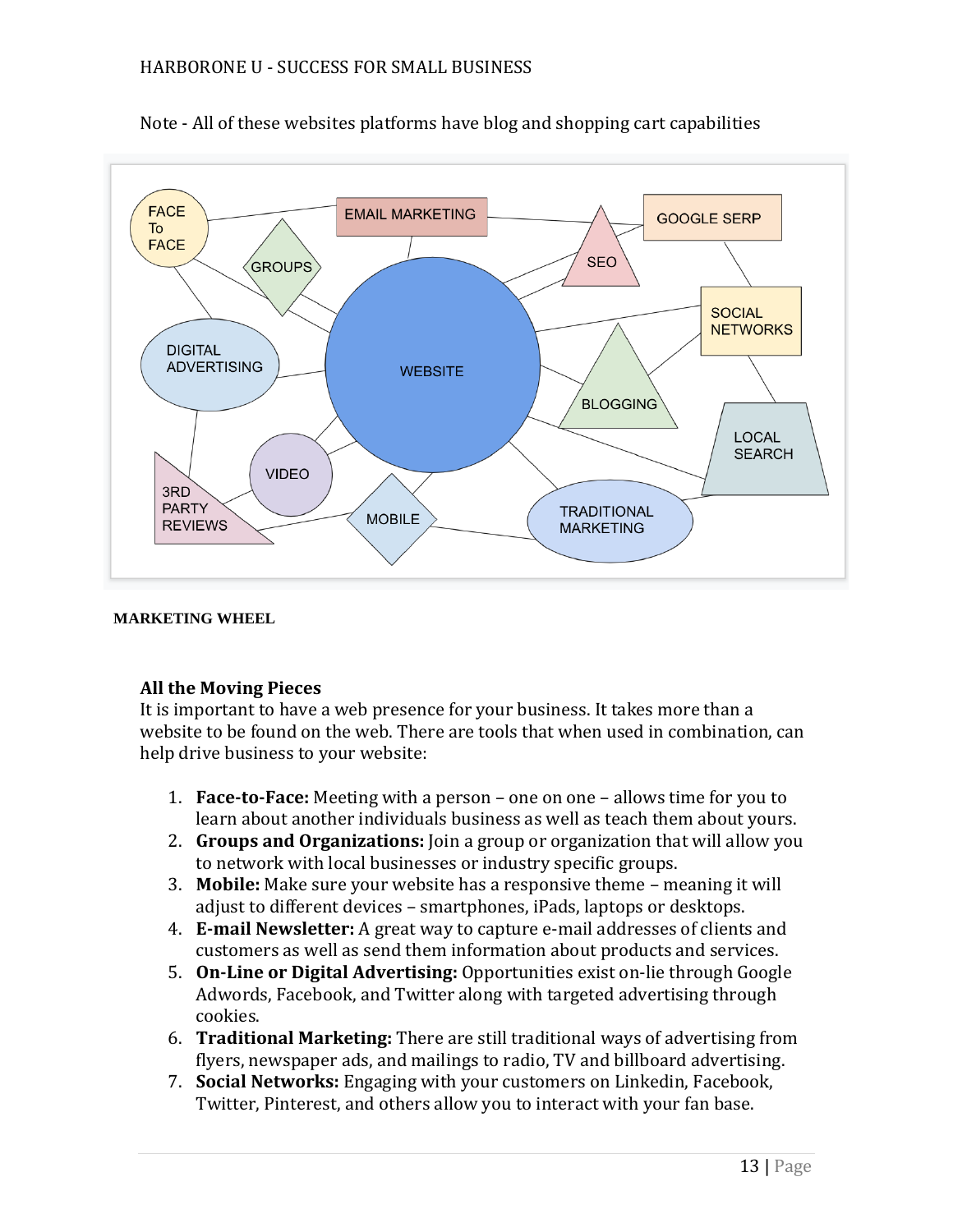- 8. **Blogging:** You can tell stories and give resourceful tips about happenings in your business, industry or local venues.
- **9. Local Search -** making sure your Google My Business is in place so that you have the ability to come up in a local search.
- 10. **Third Party Review Sites:** Google, Facebook, Yelp, TripAdvisor, Yahoo, and any site that gives reviews. It's important to follow what your customers are writing about you on–line and responding in an appropriate time.
- 11. **Search Engine Optimization:** Adding keywords and descriptions to your pages can help get your website to the first page of Google.
- 12. **Video** 82% of the content we consume today is via video. Consider adding video to your website or on social media. When you post to YouTube it can be searched on Google. If it is within Facebook Watch or IGTV then it is only searchable within the network.
- 13. **Google SERP** Do you understand how people search for your product and/service? Are you coming up in the search. Most people never get beyond the second page. Also, search standing are based on how you show up on a mobile device, not a laptop. Check your website on your mobile device. Are you showing up?

# **Important Social Media Sites for Customer Engagement and Connections**

- 1. Linkedin Business Network Your Personal Professional Business Portfolio
	- a. Resume
	- b. Ability to connect with business professionals, customers and clients
	- c. Highlight work you have done
	- d. Recommendations and Endorsements
	- e. Good for personal and business brand
	- f. Download mobile app
	- g. This is where you connect with business associates
- 2. Facebook- Social Network Connect with family, friends and clients
	- a. Personal Information
	- b. Have fun, engage with friends
	- c. Connect your business page to your personal page
	- d. Great network for personal and business Brand
	- e. Download mobile app along with Messenger, Instagram, and Page Manager.
	- f. Watch for new platform groups, Watch, Marketplace and Games will take priority.
- 3. Twitter Social Network Think of it as a live news feed
	- a. Share information
	- b. Have conversation
	- c. Use #hashtags
	- d. Great for both business and personal brand
	- e. Suggestion: Use as a personal account with business name handle
	- f. Download app
- 4. YouTube Online Videos
	- a. Create videos to promote your business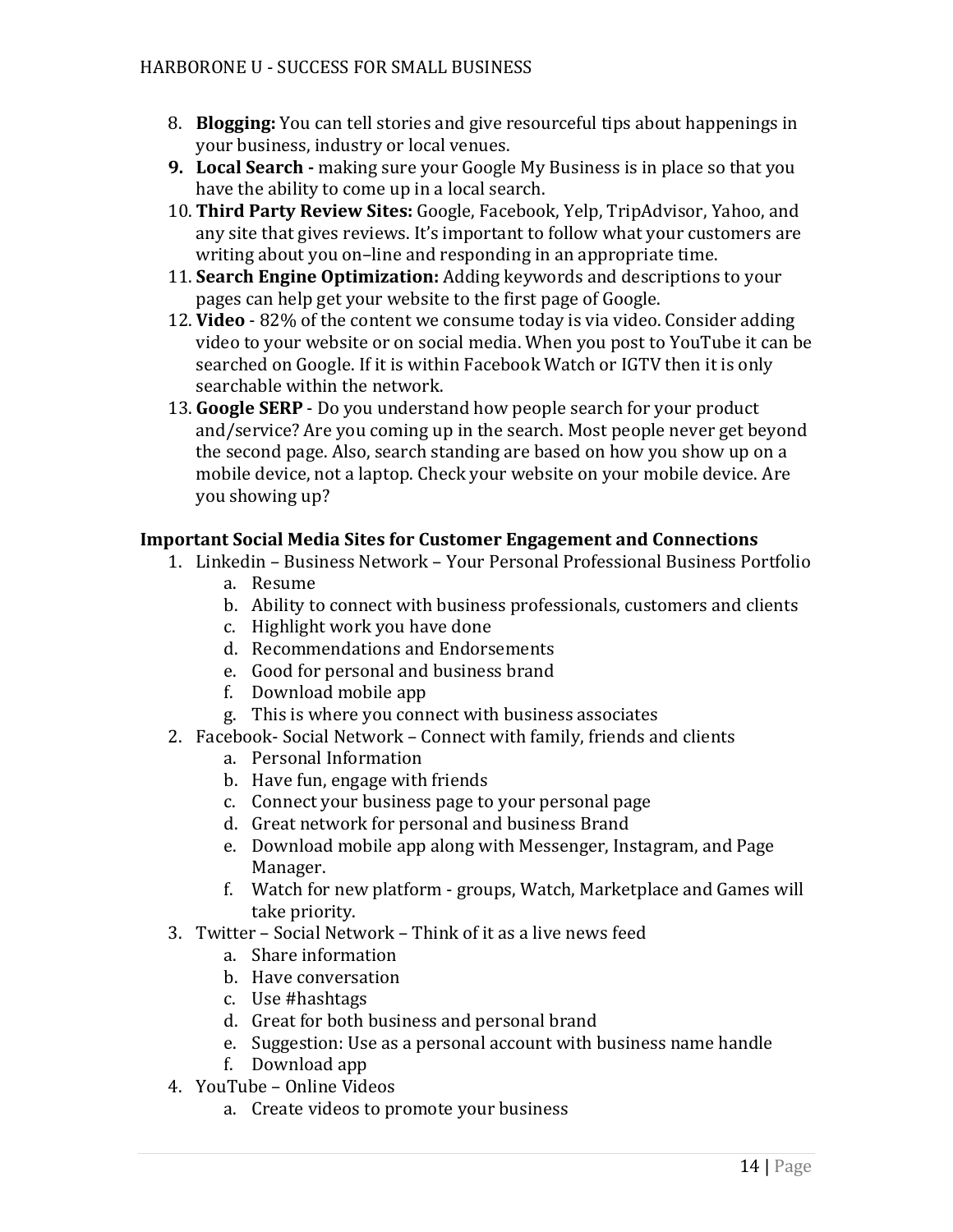- b. Second largest search engine to Google (Owned by Google)
- c. Opportunities for videos to go viral
- d. Great for personal and business brand
- e. Download app
- 5. Instagram Mobile Network Share Pictures and Videos
	- a. Download application to smartphone
	- b. Take pictures from phone
	- c. You can post to Facebook, Twitter, Tumblr and Foursquare
	- d. Great for personal and business brand
	- e. Download app
	- f. Stories are trending! They are the most popular.
	- g. Shoppable posts
- 6. Pinterest Social Network Pinning pictures on idea or resource boards
	- a. Create boards to showcase things you like, resource or products and services from your business
	- b. Personal accounts do better if you are a small brand
	- c. Create boards about your business as well as personal favorites
	- d. Large women demographic
	- e. Great for personal and business brand
- 7. Snapchat Mobile Network Instant pictures and Video
	- a. Download application to smartphone
	- b. Pictures and Video that disappears instantly or within 24 hours
	- c. Large millennial demographic
	- d. Great for personal and business brand

There are many more social networks; we are focusing on those that have the largest following and engagement.

# What networks do you presently use?

# **Mobile**

Today, having mobile device knowledge will help you engage and react with customers and clients in real time. Applications (Apps) can also make your job easier. Apps that can help:

- 1. Social Network Apps
- 2. Drop Box
- 3. Microsoft 365
- 4. Google Docs
- 5. ZOOM
- 6. TripAdvisor
- 7. Opentable
- 8. Hotels
- 9. OneNote
- 10. Your Bank App
- 11. AAA
- 12. Amazon
- 13. Yelp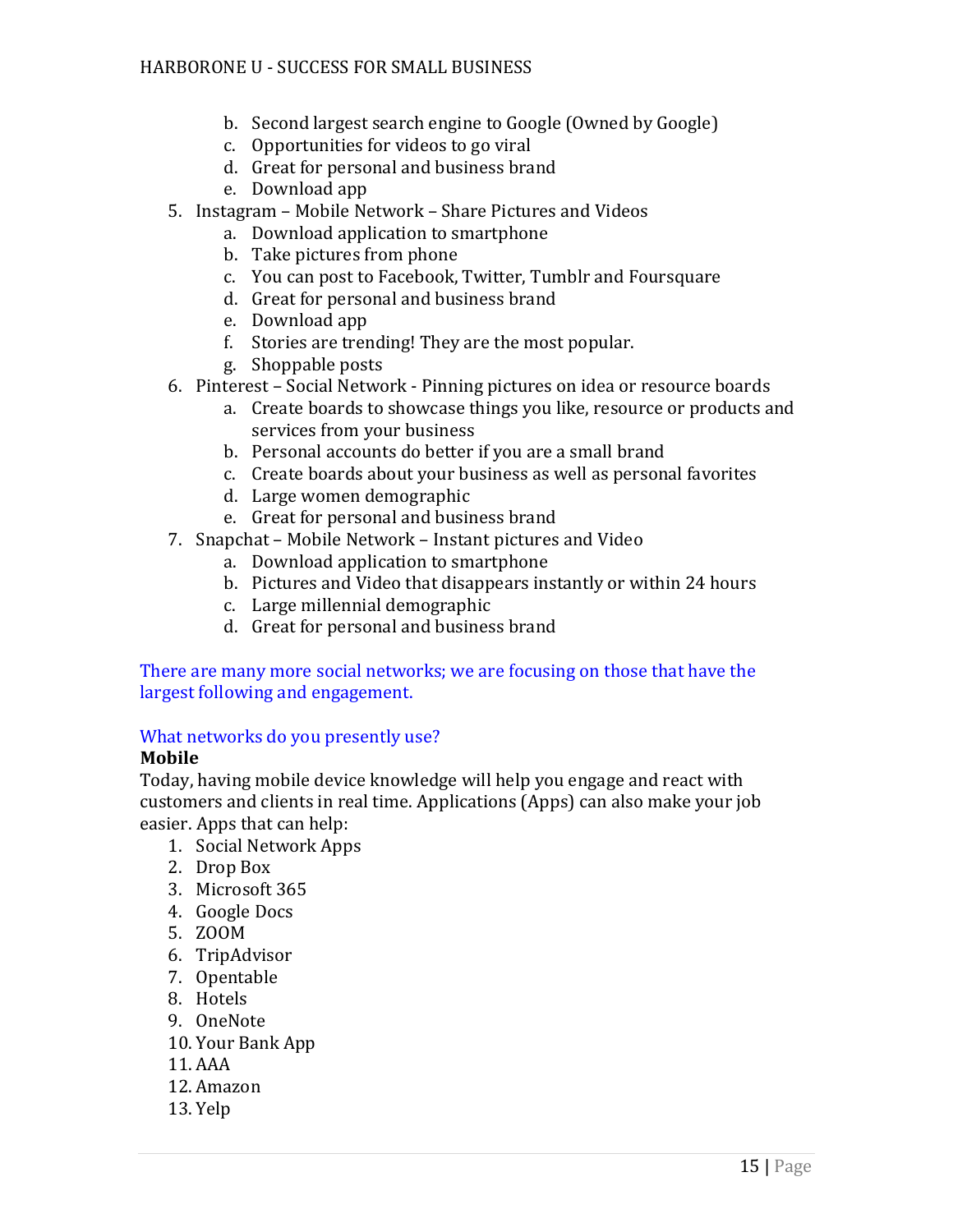- 14. Pandora
- 15. Mint
- 16. News

# **E-Mail Newsletters**

Capture e-mail addresses from those interested in your product or service

- 1. Constant Contact
- 2. MailChimp

These companies provide databases and e-mail templates for you to send large amounts of e-mails to your customers and clients. Using these systems allows you to send information that gets through spam filters.

# **Blogs**

A great way to tell stories, give tips and offer resources about your products and services. The websites listed earlier all have blogging platforms, which is a feed of continuous stories. It adds pages to your website, allows for better search engine optimization and creates engagement with your customers and clients.

# **Digital Advertising**

Social isn't free any more. If you want to be seen, you need to pay for some of your posts or ads.

- 1. Facebook Ads Inexpensive and very targeted
- 2. Google Smart Adwords and Adwords Express Search advertising for local business
- 3. Targeted Ads Follow who has clicked on your ads or posts with cookies

# **Networking**

You can't sit behind your computer and expect to meet the world. You need to get out and do face-to-face networking as well as join a few organizations. If you are a local business, joining the area Chamber is a great way to meet other business owners and possible prospects.

# **Third Party Reviews**

Today, customers and clients are looking for reviews of your product and service. As much as testimonials are good, people want to see objective opinions about your business. Register and monitor your reviews and make sure you respond in an appropriate fashion. Review sites include:

- 1. Google
- 2. Yahoo
- 3. Bing
- 4. Yelp
- 5. Tripadvisor
- 6. The Knot
- 7. Facebook

# **Traditional Advertising**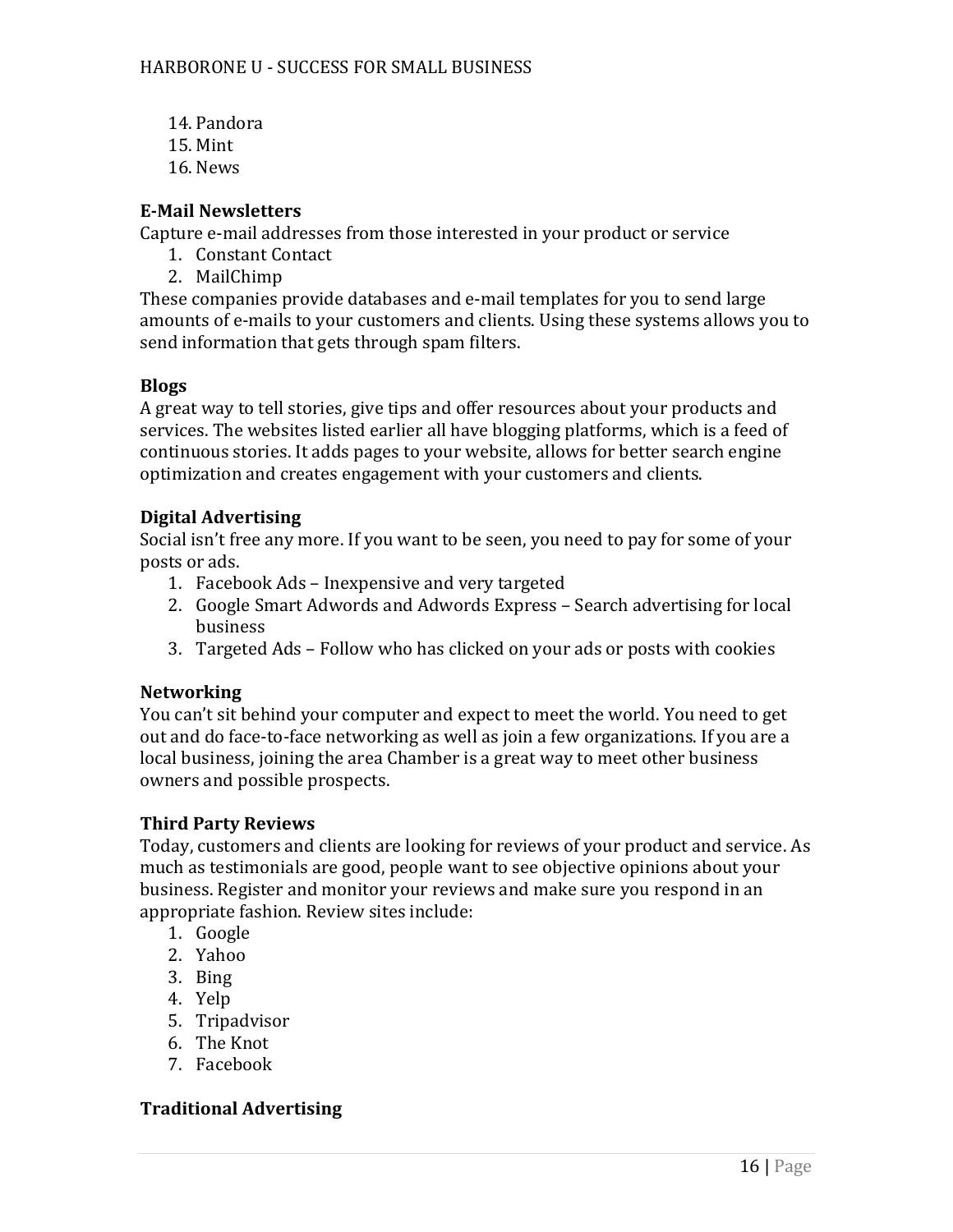It hasn't gone away and it is always good to mix traditional advertising with digital advertising:

- 1. Mailers and Postcards
- 2. Flyers
- 3. Television Ads
- 4. Radio Ads
- 5. Billboards
- 6. Newspaper/Magazine
- 7. Events and Fundraisers

Resources

[canva.com](http://canva.com/) - For the not so graphic designer in you - create lots of marketing images and campaigns

[hootsuite.com](http://hootsuite.com/) - If you would like to schedule social media posts [tinyurl.com](http://tinyurl.com/) or [bit.ly](http://bit.ly/) - link shorteners

What is your marketing strategy?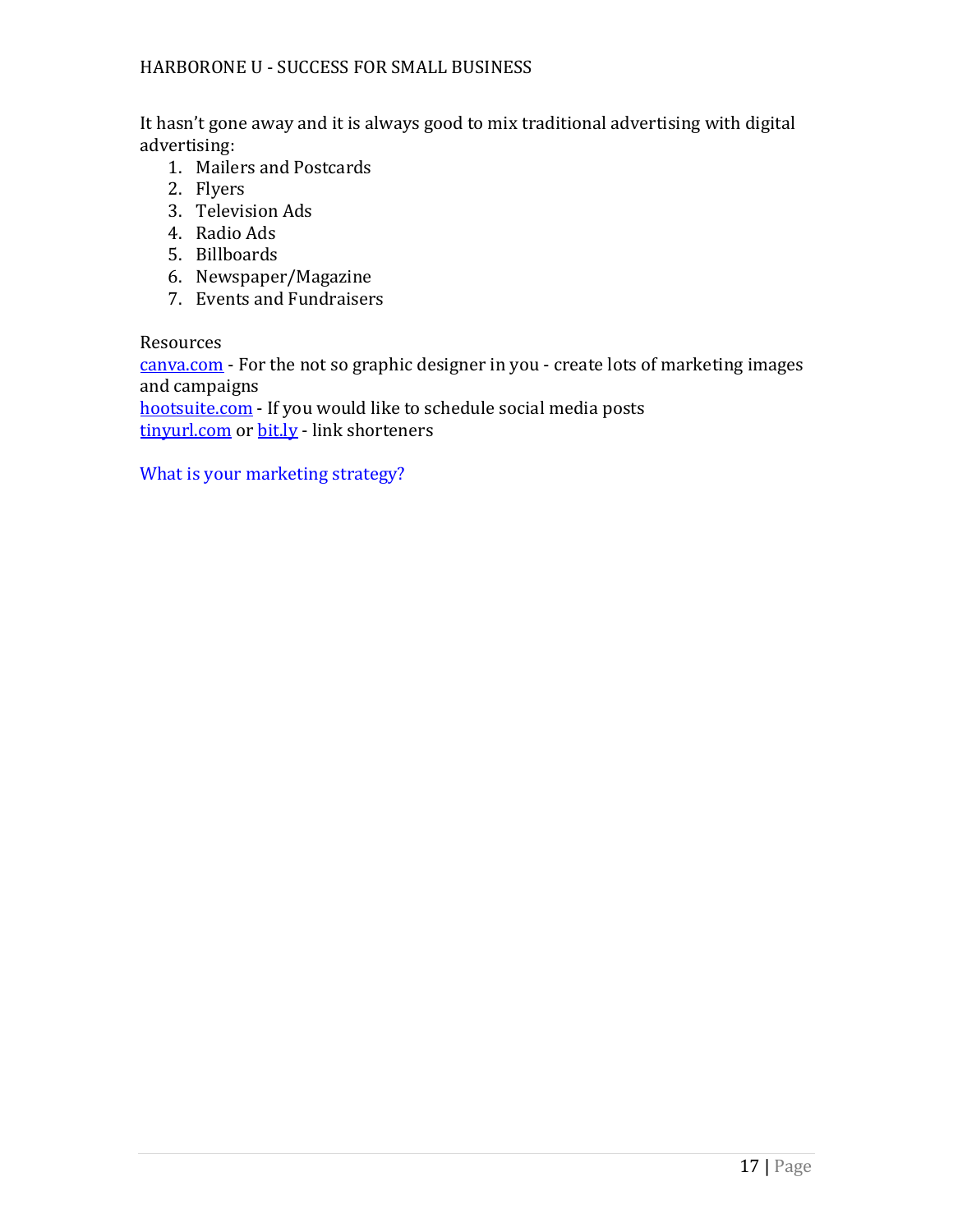# **FINANCIAL MANAGEMENT (Part 4)**

# **Financial Basics for a Small Business**

- 1. Start Up Financing
- 2. Financing for a Growing Company
- 3. Financing Working Capital
- 4. Financing Fixed Assets

#### **10 Basic Bookkeeping Steps**

- 1. Obtain Business Accounting Software
- 2. Open a Separate Business Checking Account
- 3. Reconcile Your Checking Account
- 4. Track Sales
- 5. Deposit All Sales
- 6. Write Business Checks for Business Expenses
- 7. Obtain a Separate Business Credit Card
- 8. Pay Business Expenses First
- 9. Generate and Use Profit and Loss Statements
- 10. Pay Yourself with Owner's Draw

#### **Cash Flow**

Balance of cash received less the amount of cash paid out over a period of time.

# **Cash Flow Projection**

A financial statement using assumptions to forecast:

- 1. Company cash flowing in and out
- 2. Future cash flow during a specific time
- 3. Project whether cash receipts (in flows) will be sufficient to cover projected cash disbursements (out flows).

# **Why? What will it do?**

- 1. Set sales and expense goals.
- 2. Determine breakeven point.
- 3. Plan equipment purchases for replacement or expansion.
- 4. Determine cash needed to purchase inventory for seasonal cycles.

Let's look at worksheets. (BoHo Beads) 1. Start-Up for Equipment and Supplies 2. Identifying Expenses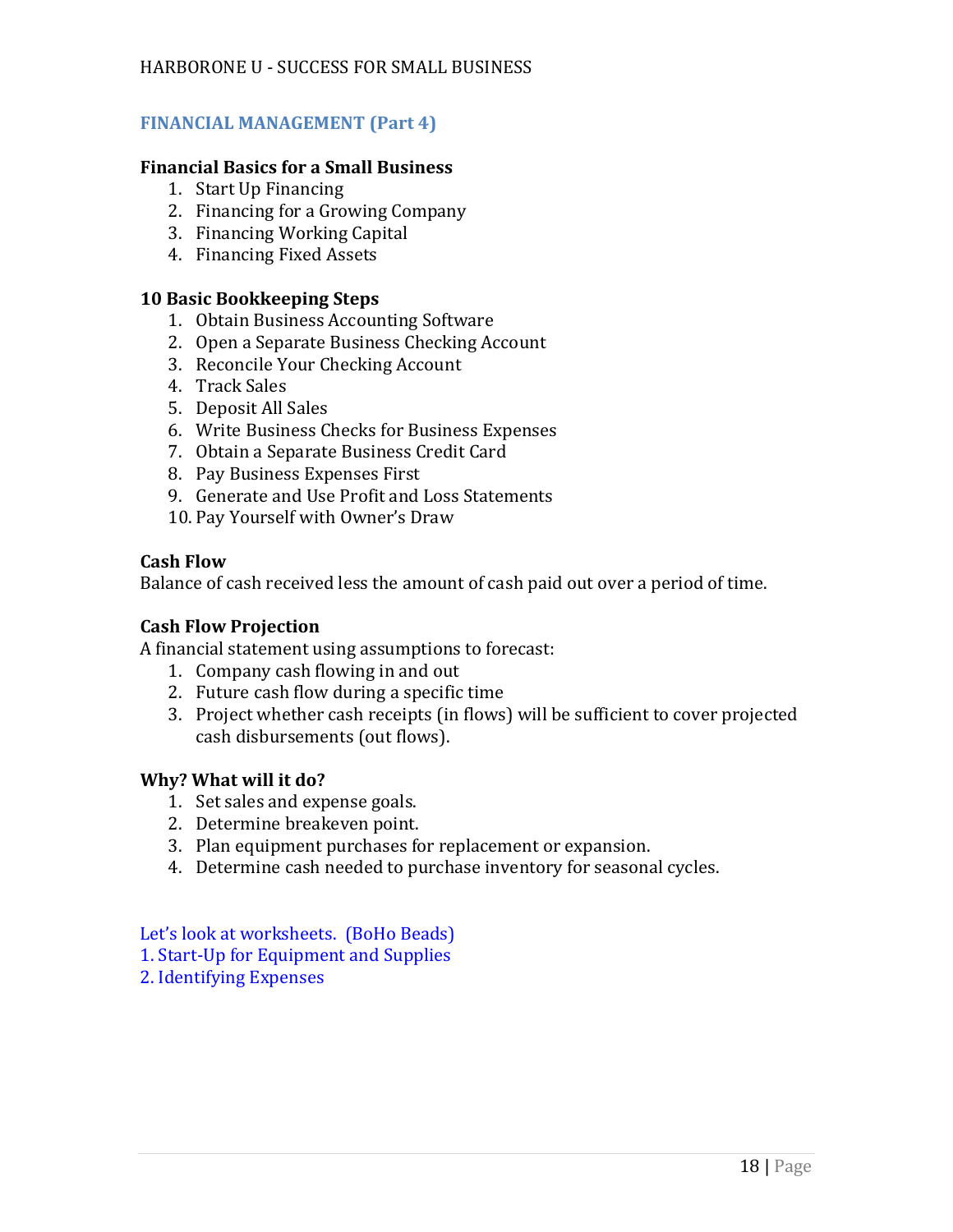# **Profit and Loss (P&L)**

Measures revenues and expenses over a period of time. Tracks profitability. This is the most important report from your accounting software.

+ Sales

- Cost of Goods Sold
- = Gross profit
- Overhead
- = Net Profit

# **Net profit** pays for

- 1. Owner's Draw (sole proprietor)
- 2. Future expansion and equipment
- 3. Principal loan re-payment
- 4. Income Taxes

# **Business Financing**

Financing is getting the money you need to start, operate and grow your business.

- 1. Equity Financing Funds that stay in the business permanently (small business- venture capital (large business).
- 2. Debt Financing Borrowed funds that are paid back.
- 3. Working Capital Money for daily operations, paid back in short-term inventory/overhead expenses. Line of Credit.
- 4. Fixed Asset Financing Used for purchasing equipment, vehicles and real estate.

**What do you need to do?** - As a small business looking for start-up or growth funds.

- 1. Invest Your Own Money "skin in the game"
- 2. Earn the Right to Borrow demonstrate ability to manage debt.
- 3. Show Profitability do you have a healthy bottom line?
- 4. Understand and Retain Working Capital especially when looking to grow.
- 5. Be Lean on Fixed Assets Can you purchase used or leased equipment?
- 6. Match: Current Assets = Line of Credit / Fixed Assets = Long Term Loans for life of the asset
- 7. Understand your Financial Statements
- 8. Understand Your Collateral Options
- 9. Understand Loan Types and the Risks SBA Loans VS Credit Cards
- 10. There are NO Grants
- 11. Shop Around for a Loan
- 12. Get Expert Advice SBA Advisors: SCORE, MSBDC, Center for Women and Enterprise, Commercial Loan Officers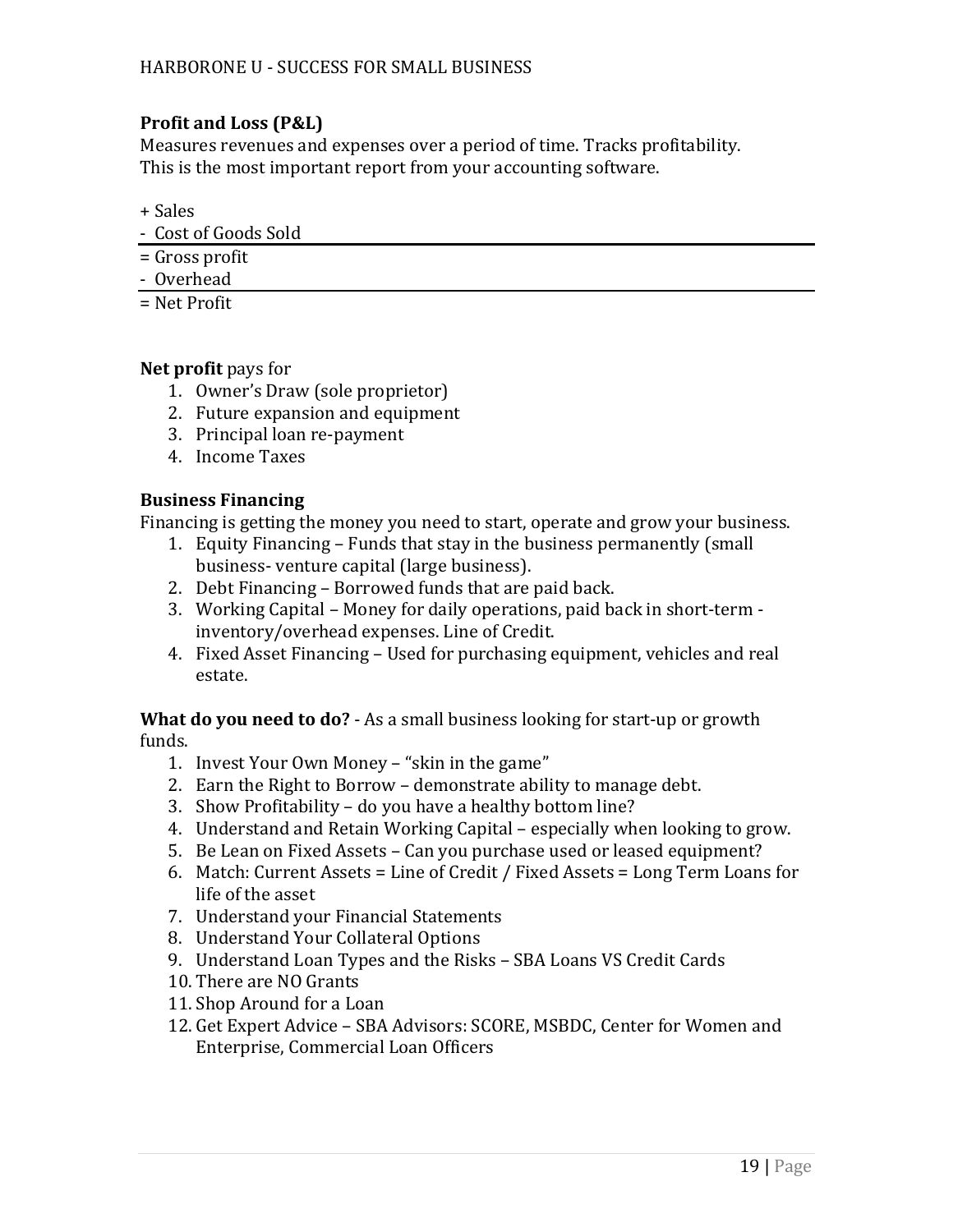# **Loans**

Steps for Getting a Loan

- 1. Business Plan and Profit Plan (Cash Flow Sheet)
- 2. Know what you can afford
- 3. Study your Financial Statements
- 4. Check Your Credit Report
- 5. Establish Collateral Options
- 6. Show your Equity Contributions
- 7. Research Your Financial Options

# **Loan Package**

# **What the lender expects of YOU**

- 1. Business Plan
- 2. Business Financials Cash Flow, P&L
- 3. Personal Financial Statements
- 4. Personal and Business Tax Returns
- 5. Source and Amount of Equity Contribution 10-30% of total budget
- 6. Credit Report
- 7. Collateral
- 8. Purchase Agreements, Appraisals, Contracts, Estimates

# **LENDER**

#### **What the lender will review**

- 1. Source and Amount of Equity
- 2. Credit Report
- 3. Collateral
- 4. Purchase Agreement, Appraisals, Contracts and Estimates

# **Qualify for a Loan Help make for a better loan process**

- 1. Good Credit Score
- 2. Equity Contribution (what are you putting in?)
- 3. Repayment Ability
- 4. Loan to Value Ratio

# **Start-Up Financing**

- 1. Equity
- 2. Sweat Equity
- 3. Business Credit Card
- 4. Friends and Family

# **Key Ways to Finance a Business**

- 1. Personal Lines of Credit Credit Card/Home Equity
- 2. Business Lines of Credit
- 3. Business Term Loans